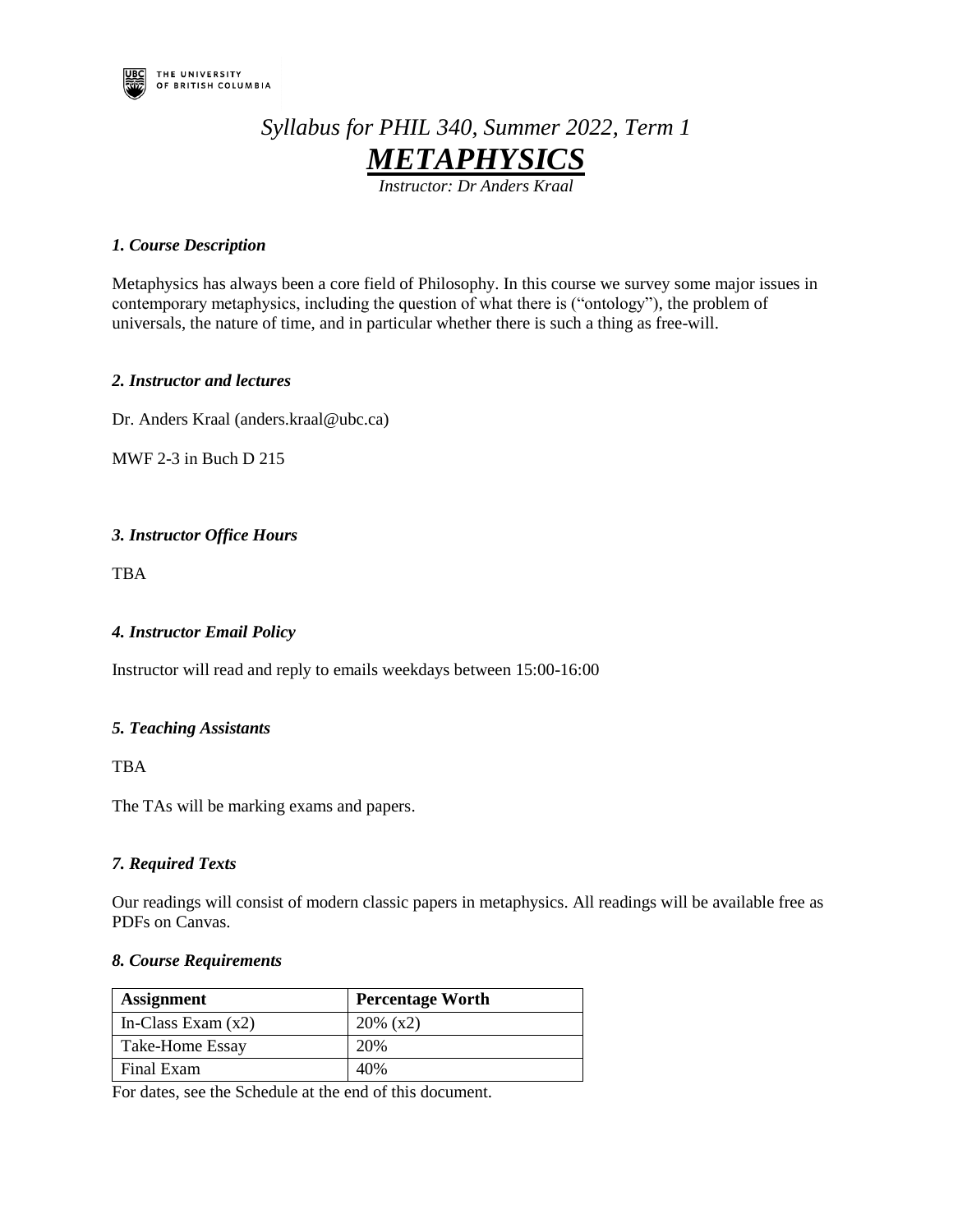In the in-class exams, you will be asked to provide answers to questions dealing with matters brought up in class prior to the date of the exam. If you miss the in-class exam you will automatically be assigned 0 points unless you provide the TA with an UBC Academic Calendar approved rationale for doing a makeup exam or transferring the weight to the final exam (this is to be provided within 1 week of the day of the exam).

In the take-home paper, you will be asked to write a 3-4 page text in response to one or more questions about material covered in class. The prompt for this paper will be posted on Canvas 1 week before the due date, and is to be submitted on Canvas. A missed assignment will automatically receive 0 points. Late assignments will not be accepted, unless you provide the TA with a UBC Academic Calendar approved rationale for an extended deadline (this is to be provided within 1 week of the day of the fixed deadline).

The final exam will be held during UBC's final examinations period. A missed final exam will be assigned a grade point of 0 unless an explanation is provided that is acceptable by the standards of the UBC Academic Calendar (in which case there will be opportunity for a make-up exam).

# *9. Missed Lecture Policy*

Please note that if you miss a lecture you won't be able to recover the content of the lecture by emailing the Instructor or the TA asking for a summary of the lecture via email or going to them during office hours for this purpose. If you anticipate missing lectures, you are strongly encouraged to find a classmate early in the course who is willing to share notes with you.

### *10. Learning Outcomes*

At the end of the course the student will be expected to:

- i. Be familiar with the main themes in contemporary metaphysics
- ii. Have more detailed knowledge of metaphysical debates as to "what there is" and "whether there is free-will"
- iii. Be able to demonstrate critical reflection on the above two topics

# *11. Marking Parameters*

Your mark in this course will be a function of three main factors: 1) your performance on the examinable momenta *relative to your peers*, 2) your comprehension of the course material, 3) demonstration of skill in assessing and evaluating philosophical ideas.

### *12. Marking Scale*

| $A+$ | 90-100% | $B+$      | 76-79% | $C+$ | 64-67% |   | 50-54% |
|------|---------|-----------|--------|------|--------|---|--------|
| A    | 85-89%  | в         | 72-75% |      | 60-63% | F | 0-49%  |
| $A-$ | 80-84%  | <b>B-</b> | 68-71% |      | 55-59% |   |        |

The degree of difficulty on the examinable momenta will be set so as to *aim* at a class average outcome that by and large conforms to the department average for this course down the years, which is in the range 68%-75%, i.e., in the B/B- range. Upwards scaling may be used to this effect.